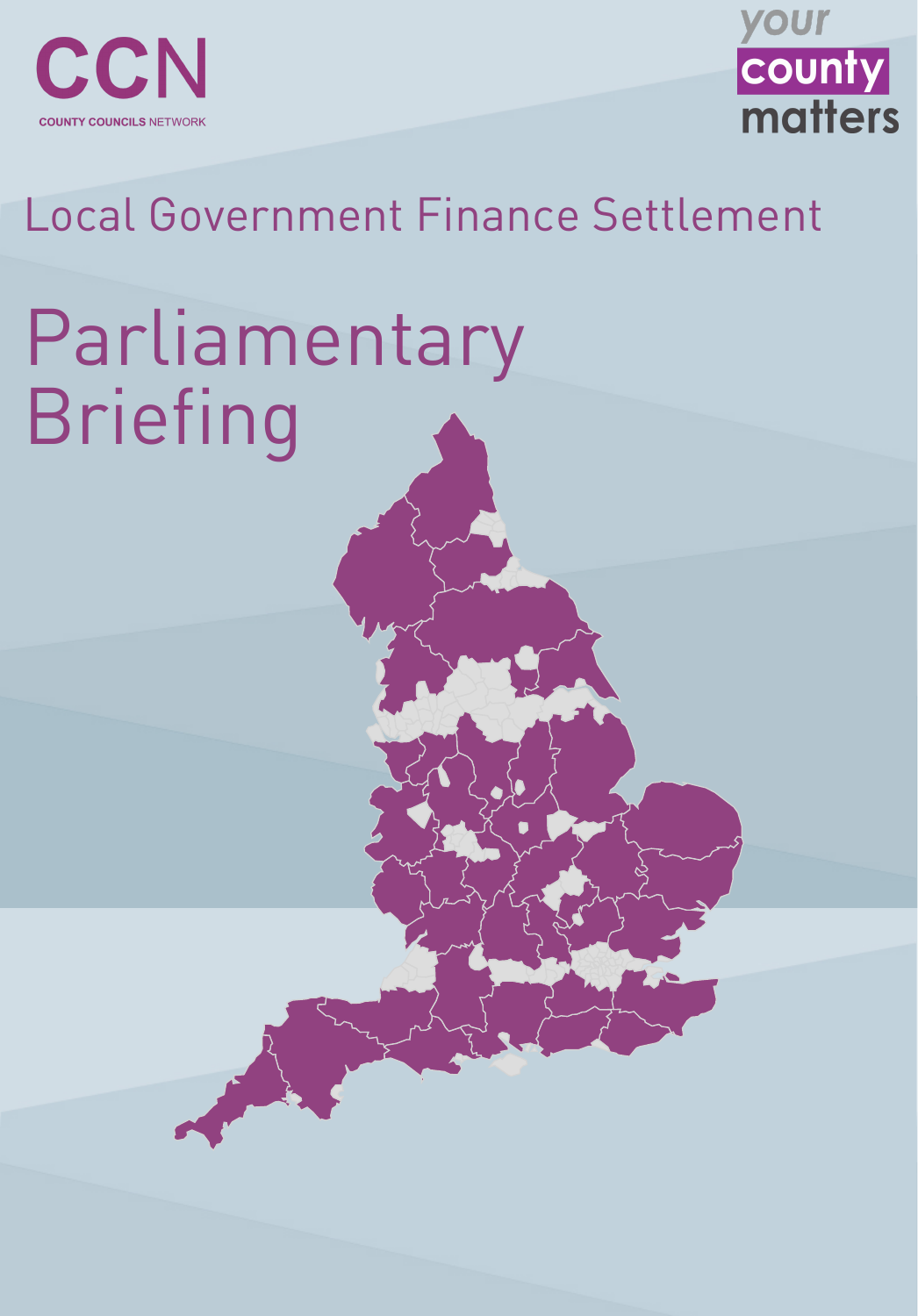## Overview

This year ' s Local Government Finance Settlement comes at the most challenging era for county councils in recent memory, with a significant proportion of frontline services at risk due to under-funding of rural councils mixed with year-on-year grant money cuts.

In the next two years, county authorities face a reduction in government funding of over £1bn, and the freedom to add an extra 1% in council tax will only generate one tenth of the these reductions, which are separate to the demand-led pressures outlined above.

In this context, last month' s settlement was disappointing for county authorities, as there was no additional resource to help plug a projected £2.54bn black hole for the 37 counties in England. On average, this is a £69m funding gap per county authority in extra funding pressures due to increasing demand and decreasing budgets.

> *Over the past seven years shire counties have faced the toughest financial challenge of all, with rising demand for services meaning we already face a£2.54bnfundingblackhole in 2020/21. This comes on top of being the lowest funded councils.*



Consequently, county leaders have warned that non-statutory services, such as pothole filling, libraries and bus routes will have to be cut, whilst some statutory services, such as children ' s social services and adult social care, are under threat.

*Evenif we raise council taxunder thesenew freedoms, it won't prevent many of these severe reductiontakingplace. Residents inrural counties will left asking why they are paying so much more in council tax than anyone else but receiving so much less.* 

*Two years ago we faced a similar situation, and the Government listened to our concerns and introduced transitionalgrants. Ihope Ministers in Whitehall see sense and provide Sajid Javid with the resources heneeds to extend thishelpand prevent unfair cuts and council tax rises in our county heartlands.* 

These are all highly valued services for your constituents yet counties have little choice but to make unpalatable decisions if nothing changes.

Cllr Paul Carter CCN Chairman

This is why county MPs support will be vital in asking to the government to rethink before the final settlement next month. In particular, extending transitional grants (more on that on the next page) will help ease the pressure next year. We would encourage you to support CCN's campaigning - otherwise local services could be lost.

*The endingof essentialgrants this year for frontline and life-critical social care services mean we are facingsome trulyunpalatable budget decisions, which will see rural bus subsidises all but end,new charges for care services, children's centres and libraries disappear and*

#### *potholes go unfilled.*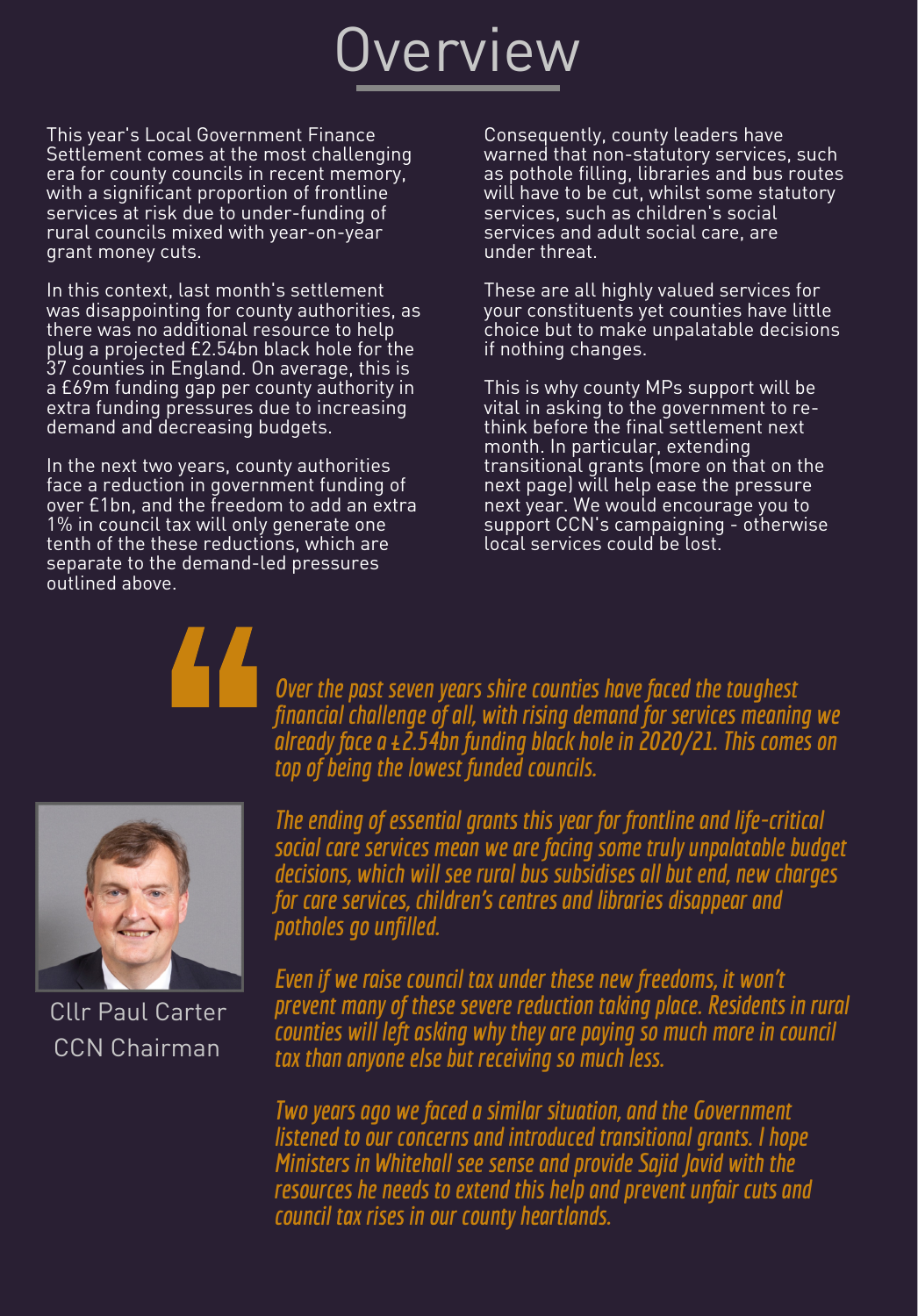#### Local Government Finance Settlement



#### Key proposals



- The headline announcement from the Local Government Finance Settlement was that councils can add an extra 1% onto their council tax charges next financial year, to a new maximum of 5.99%, including the social care precept. However, that extra 1% would only raise £106m in the 37 counties, just one tenth of a £1bn reduction in their budgets over the next two years. This reduction includes core funding to councils, plus the ending of adult social care and transition grants
- When you take into account demand-led pressures, felt most acutely in children ' s services and adult social care, counties face a £2.54bn funding black hole by 2021, whilst their government grants will reduce by 43% over the next two years - double the reduction councils in London face.
- The government recognises the way councils are presently funded is outdated; the Ministry of Housing, Communities, and Local Government has instigated a review of the current methodology. However, the new fairer funding system has been delayed until 2020, and until then, funding inequities remain: the average county resident receives £161 for their local services, compared to the national average of £266 and London 's per head figure of £459.

As a consequence, counties have historically been forced to raise council tax to make up the shortfall, compared to other authorities, notably ones in inner London, who have been in a position to freeze theirs. As a result, the average Band D property ' s bill in a county is £1,662 currently; significantly higher than the average high-value London Band D property 's bill of £1,350.

**The 100% business rate retention pilots in nine county areas should not be seen as an adequate** replacement for the loss of these grants. While welcome, they are only taking place in a handful of counties, and only for a year, whilst the amount extra generated for the county council specifically in individual pilots will not make up for the shortfall and will be spent largely on growth-related functions.

Transitional grants, which amounted to £300m over two years, were successfully secured by CCN and county MPs in 2016. Their purpose was to bridge the gap between grant funding running out and business rate retention and fairer funding being introduced. Considering these have now been delayed until 2021, CCN had called for their extension as counties face a drastic and sharp reduction in funding over the next two years.

> Government should extend transitional grants for the next two years, to safeguard vital county services. This will not only protect local councils from a drastic drop in funding over the next two years, but ensure councils can stay afloat before 75% business rate retention and the result of the fair funding review comes into being in 2020.

Longer term, government must channel extra resource into local government. Whilst this applies to all types of council, this is most necessary for counties - the 37 county councils in England face a noncumulative funding black hole of £2.54bn by 2021 in current circumstances; this does not include further inflationary pressures.

Whilst the delay in the fairer funding review is disappointing, it does allow time to get it right. Government must devise a new formula based on a simple cost-drivers approach; one which funds councils based on their present and future need to deliver services rather the the current regressive methodology.